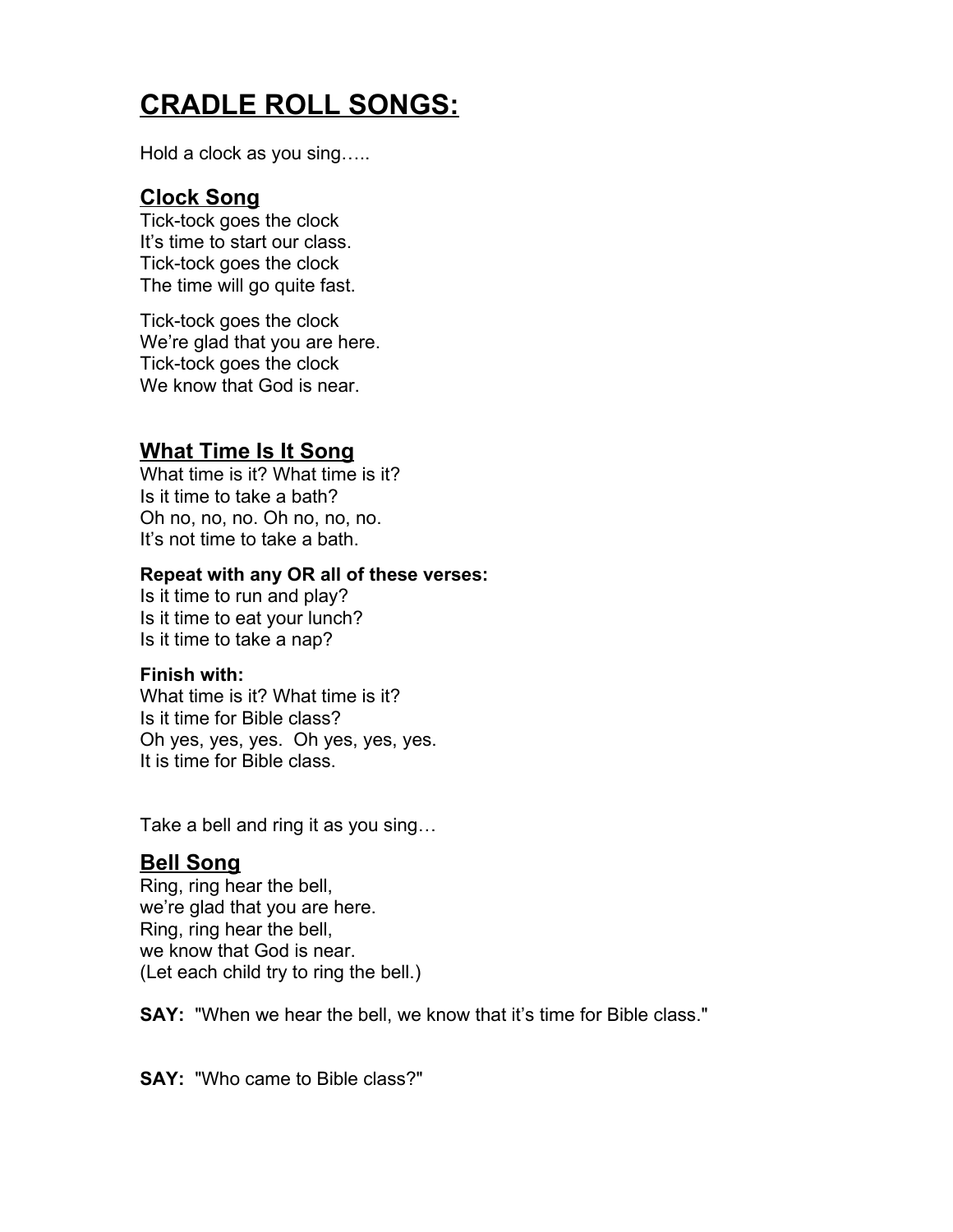TAKE A MIRROR AND HOLD IN FRONT OF HER AND SING… **Where Is….Song: (Tune: Are you sleeping)** Where is Juniper, where is Juniper? Did she come, did she come? Come to Bible class, come to Bible class. Peek-a-boo. I see you.

(REPEAT THIS WITH SADIE IF SHE WANTS TO PARTICIPATE )

GENTLY TAP THE CHILD ON THE NOSE AS YOU BEGIN TO SING…

#### **God Made You Song:(to each child)**

You're a pretty little girl and God made you, God made you, God made you. You're a pretty little girl and God made you, learn to serve Him faithfully.

**SAY:** "We come to Bible class to learn about God." "How do we learn about God?" PULL OUT A BIBLE AND SHOW IT TO THEM; GIVE EACH ONE A BIBLE.

**SAY:** "What is this?" "This is the Bible." "We use the Bible to learn about God." "The Bible uses Bible words to tell us everything we need to know about God and how he wants us to live."

#### **Bible Song:**

This is the Bible, God's written word. It tells how God made us, it tells how God loves us. This is the Bible, God's written word. We will be careful as we turn the pages. This is the Bible, God's written word.

### **Another Bible Song:**

I open my Bible and now I read, of God's great Love and His plan for me. I read how people Fit into God's plan, I too will do what I can.

#### **Third Bible Song: (Tune: The More We Get Together)**

The more we read the Bible, the Bible, the Bible The more we read the Bible, The happier we'll be.

We'll learn about Jesus And how he can save us. The more we read the Bible, The happier we'll be!

**SAY:** "Do you want to pat the Bible?"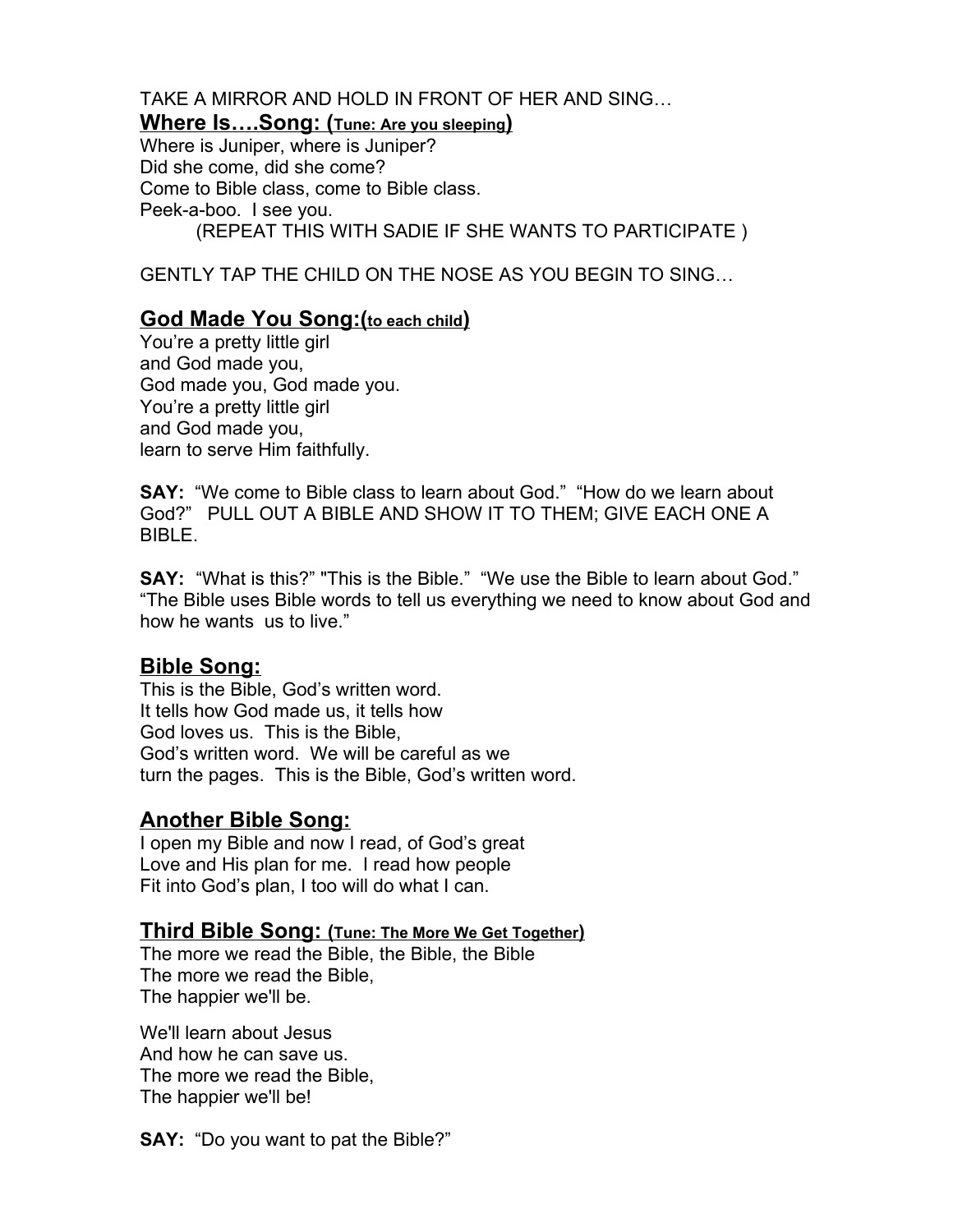# **Pat the Bible Song: (Tune – Did You Ever See A Lassie)**

Oh, I like to pat the Bible The Bible, the Bible. Oh, I like to pat the Bible With hands God gave me. I'll pat, pat, and pat, pat I'll pat, pat, and pat, pat Oh, I like to pat the Bible With hands God gave me.

# **Bible Pat, Pat Song:**

Take your little Bible and pat, pat, pat. Pat, pat, pat. Pat, pat, pat. Take your little Bible and pat, pat, pat. Hold it close to you.

**SAY:** "We Love our Bibles." "Do you love your Bible?"

#### **I Love the Bible Song: (**while 'loving' the Bible**)**

I love the Bible, I Iove the Bible, It is God's Word.

**SAY:** "Do you know that the Bible tell us that God made everything?"

THIS IS WHERE WE USE THE "CREATION" FLIP CHART. When you and Joel have time, (yeah, I know, when is that….lol) y'all might want to draw each of the items on a separate page for a flip chart…Darkness; light; sun; moon and stars; Earth; river, lakes, and seas; flowers, plants and trees; fish, birds and bees; world; a couple of large animals (mine has an elephant, and lion) and a couple of small animals (dog, cat) all on one page; man, woman, boys and girls.

### **Creation Song:**

In the beginning when it was dark, God said let there be light. God made the sun to shine each day, the moon, and the stars, each night. In the beginning, God made the Earth, the rivers, and lakes, and seas. God made the flowers, and plants, and trees, the fish, and the birds, and bees. In the beginning, God made our world. Each animal large and small. Man, and woman, and boys, and girls, God made them one and all.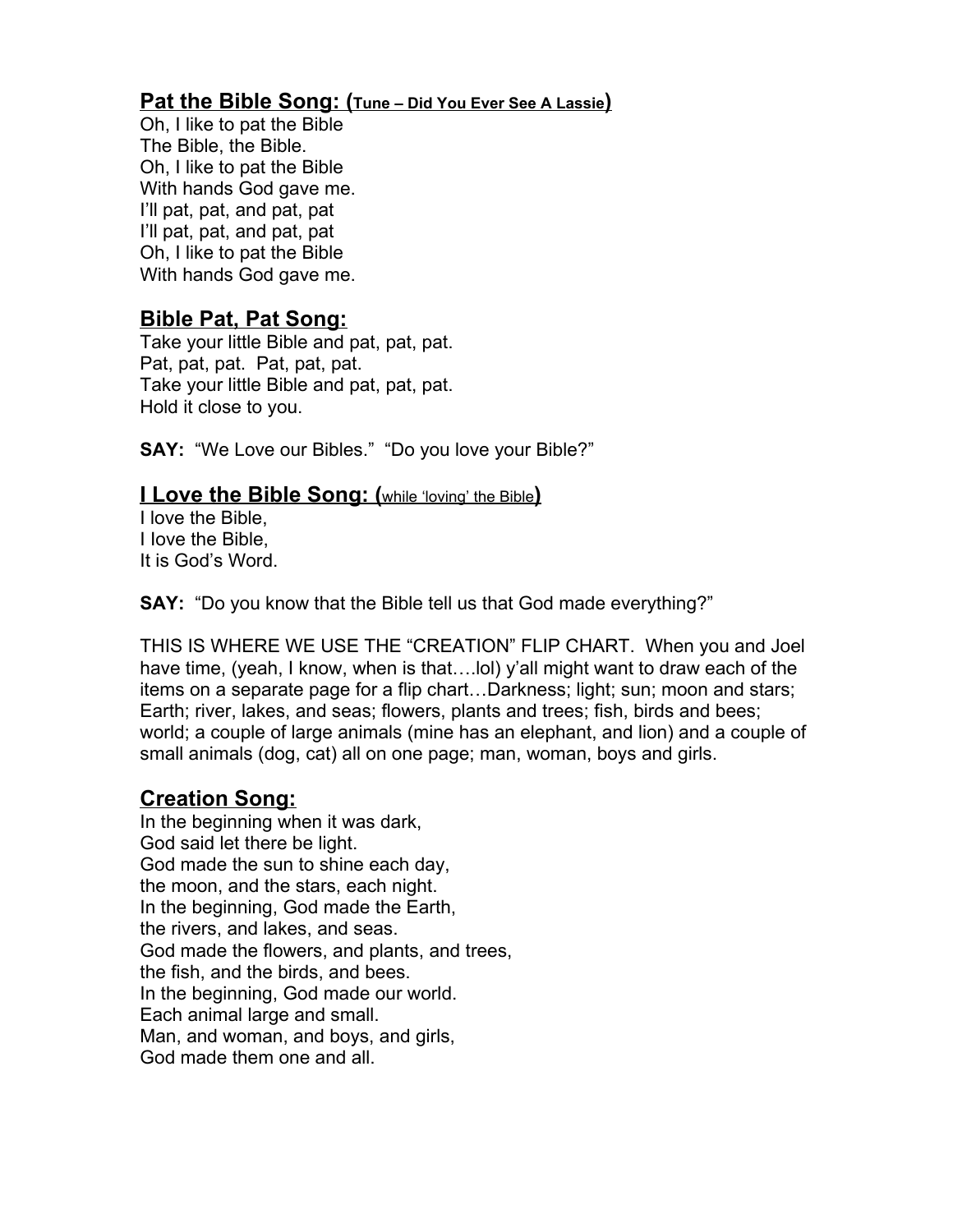#### **NOW, SOMEWHAT FOLLOWING THE ORDER OF THE CREATION SONG, FILL IN WITH ANY OR ALL OF THE FOLLOWING. EMPHASIZING THAT GOD MADE EVERYTHING.**

We usually start with the stars: If you don't have any stuffed stars, maybe make some out of construction paper, etc. and put it on a short string for them to hold.

#### **Star Song (tune of Twinkle, Twinkle Little Star)**

Twinkle, twinkle, up so high (holding star up over head) pretty stars in God's big sky. Shine on Juniper's on soft bed, and on the pillow for her head. (snuggle star next to your cheek) Twinkle, twinkle up so high, (holding star up over head) pretty stars in God's big sky. (Repeat for each child)

**NOW TALK ABOUT, AND SHOW, THE ANIMALS THAT GOD MADE TO LIVE AND SWIM IN THE WATER.** (If you have a large bowl or container to put water in would be great) (You may have to do each animal separately to have room in the container) If you have any tub toys that are fish, ducks, turtles or frogs would be great for this part) GIVE EACH CHILD A FISH (when talking about the fish), A FROG OR A TURTLE (when talking about those) AND A DUCK (when talking about the duck) AND LET THEM **GENTLY** PUT IT INTO THE WATER.

#### **REMIND THEM FREQUENTLY THAT GOD MADE THE ANIMALS AND GOD MADE THE WATER THAT THEY LIVE AND SWIM IN.**

# **Some songs to sing here are:**

# **Fish Song:**

God made fish to swim like this, (using fish to show a swimming motion) Swim like this, Swim like this, God made fish to swim like this, Swish, swish, swish.

### **Another Fish Song: (Pop Goes The Weasel)**

All around the beautiful pond The little fish are swimming They seem to think its lots of fun God made the fishes.

WITH THE DUCKS (I use a Big rubber duck with 'baby' rubber ducks) They like to put the babies on the momma's back before I sing:

# **Duck Song:**

Quack says the Momma duck And baby ducks behind her, Quack says the Momma duck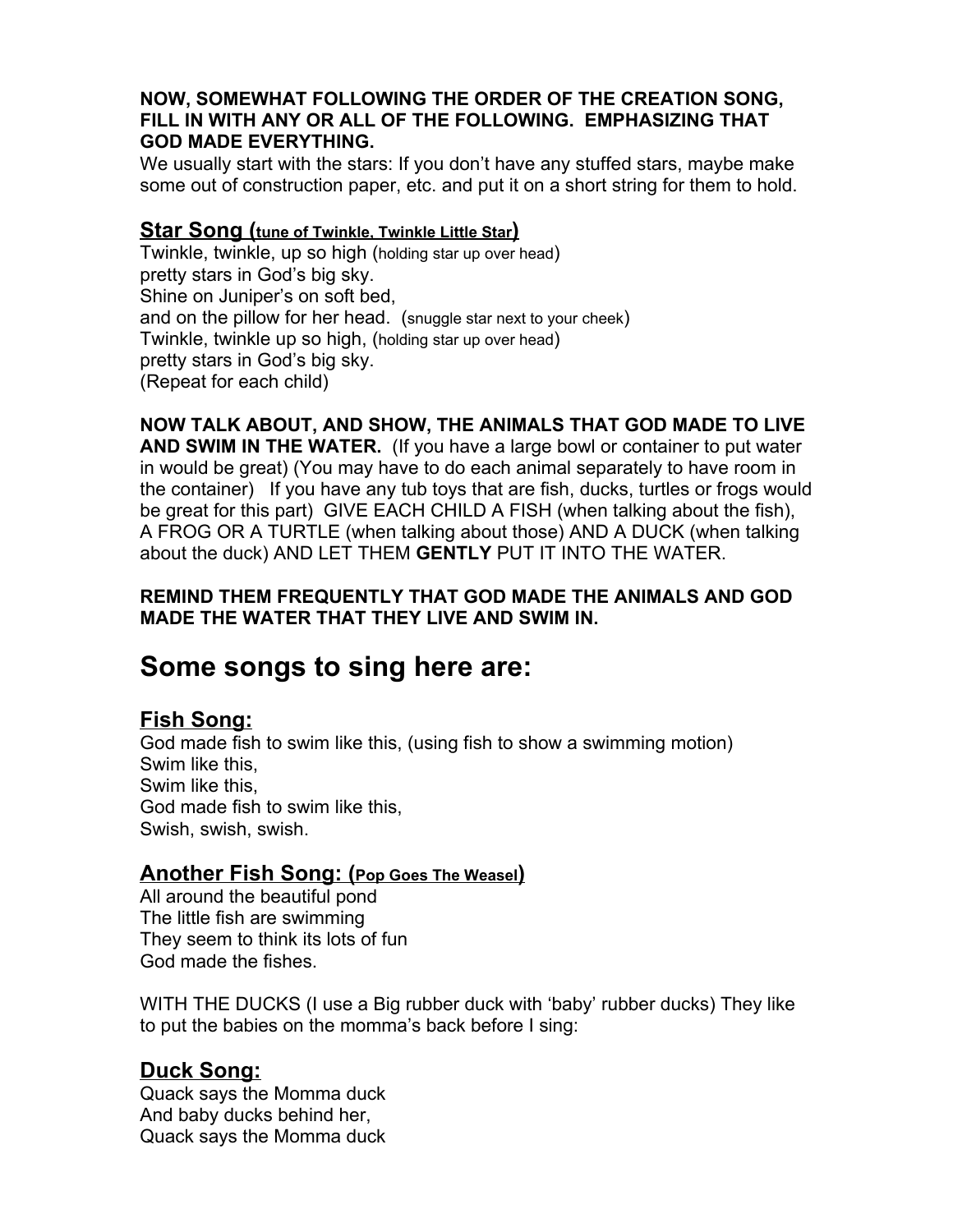And baby ducks behind her, Quack says the Momma duck And baby ducks behind her, God made ducks to quack, quack, quack.

# **Frog Song:**

I'm a little green frog swimming in the water, A little green frog doing what I oughter. I jump right on to the lily pad, Then I jump right back and I say, "I'm glad" That God made me."

**Another Frog Song: (**the 'barump' is for when the frog is hopping/jumping**)** Barump went the little green frog God made, Barump went the little green frog. Barump went the little green frog God made, Barump, Barump, Barump

# **Turtle Song:**

Mr. Turtle now it's a fact, God placed your house upon your back. Hokey, Pokey now get along Tuck your head and then you're gone.

NEXT WE TAKE OUT SOME FLOWERS (we use artificial ones, but it you have some real ones from outside, use those)…Hold them in front of your chest and hold your hand above your eyes (like a salute)

**SAY:** "Look out your windows." WHILE SWAYING BACK AND FORTH SING…

### **Flower Song:**

I look out my window and what do I see? Flowers growing, growing for me.

**SAY:** "God made the pretty flowers." "Flowers smell so good." "God made my nose so I can smell the flowers." "Can you smell the flowers with your nose that God made you?" While 'smelling' the flowers sing…..

#### **Smell the Flowers Song: (Tune- The Bear Went Over The Mountain)**

Oh smell the pretty flowers, Oh smell the pretty flowers, Oh smell the pretty flowers, God made flowers for you and me.

**SAY:** "What did God make that likes the flowers?"

TAKE OUT A BUTTERFLY IF YOU HAVE ONE OR SOMETHING YOU CAN USE: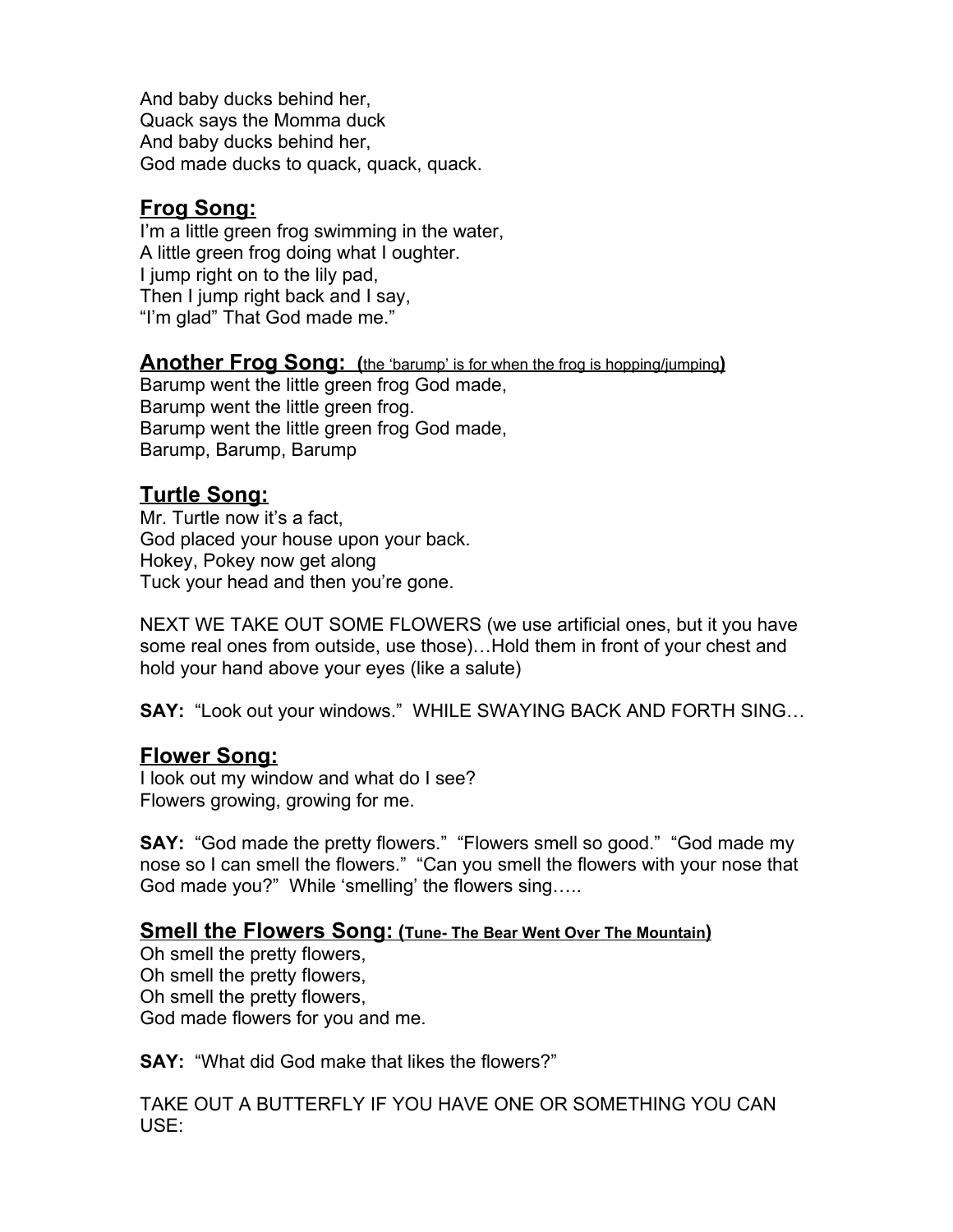**SAY:** "God made the butterfly." "Mr. Butterfly likes the flowers."

HOLDING THE BUTTERFLY UP HIGH IN ONE HAND AND THE FLOWERS DOWN ON THE TABLE IN THE OTHER SING….

#### **Butterfly Song:**

High, high, in the sky Pretty butterfly. Flitter, flutter, flitter, flutter (FLUTTER THE BUTTERFLY) God made butterflies. (FLUTTER THE BUTTERFLY TO THE FLOWERS)

**SAY:** "See, the butterfly like the flowers." "God made the flowers and God made the butterfly."

**SAY:** "What else did God make that likes the flowers?" Take out a picture cut out of a bee (fly the be around and buzz from flower to flower)

#### **Bee Song: (Tune – Mary Had A Little Lamb)**

Buzzy bees can make honey, Make honey, make honey. Buzzy bees can make honey, It's oh so sweet to eat.

Thank you, God, for buzzy bees buzzy bees, buzzy bees. Thank you, God, for buzzy bees Their honey's good to eat.

TAKE OUT THE TREES (use a small tree/twig from outside or something that can pass as a tree). AND DO THE SAME AS WITH THE FLOWERS.

**SAY:** "Look out your windows." WHILE SWAYING BACK AND FORTH SING …

#### **Tree Song:**

I look out my window and what do I see? Tall trees swaying, swaying for me.

#### **Another Tree Song: (while swaying with the "tree" you're holding)**

The trees are gently swaying, swaying, swaying. The trees are gently swaying, Swaying in the breeze.

**SAY:** What did God make that likes the tree? (find whatever you can to use as a caterpillar)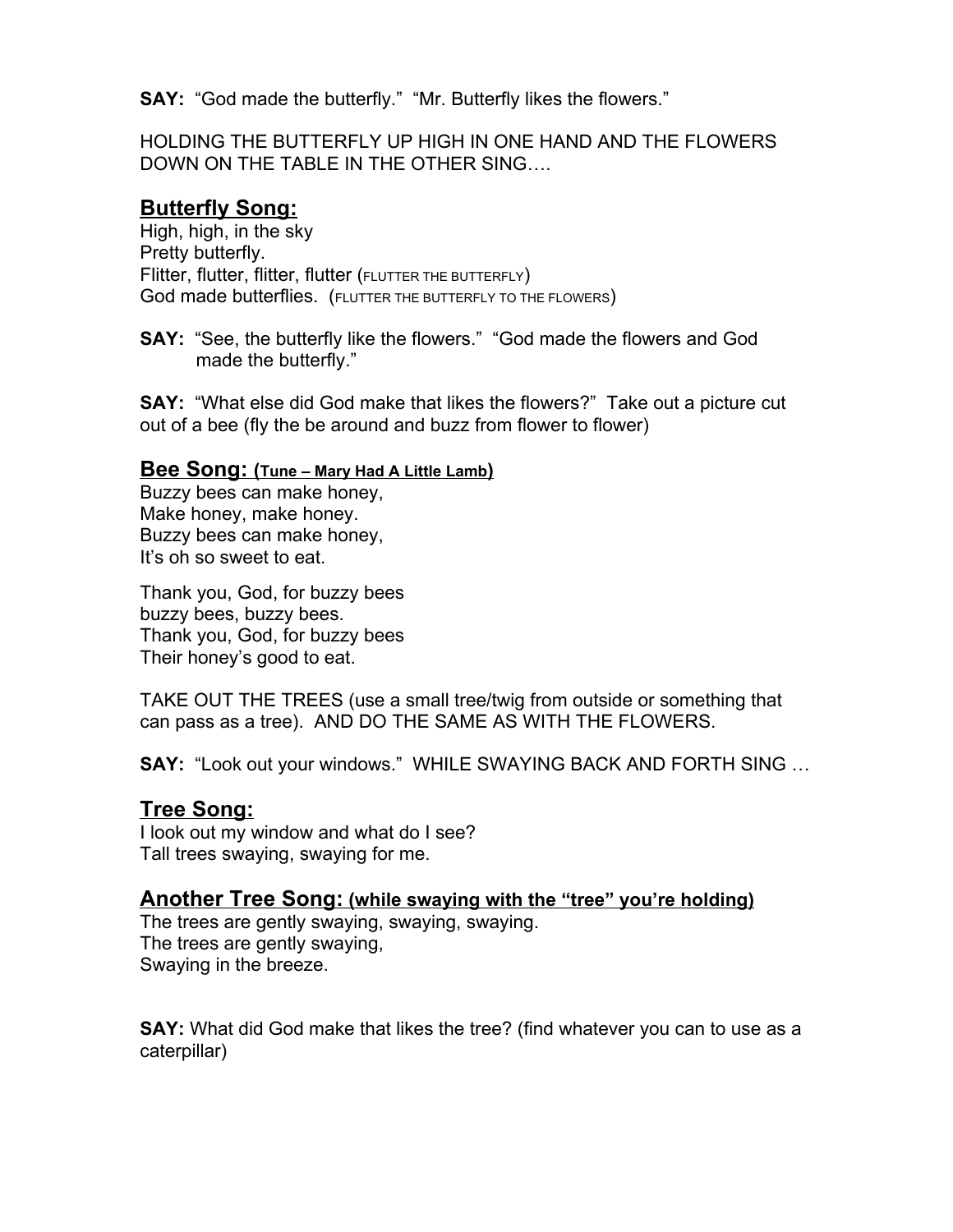## **Caterpillar Song: (**using hand motions**)**

There was a caterpillar He climbed up in a tree. He wiggled short, he wiggled long, He wiggled right at me.

I put him in a box. Don't go away, I said. But when I opened up the box He was a butterfly instead.

#### **Wiggly Worm Song: (tune: the Muffin Man)**

Oh, do you see the wiggly worm? Oh, do you see the wiggly worm? Oh, do you see the wiggly worm? He's crawling on the ground.

Oh, yes, I see the wiggly worm Oh, yes, I see the wiggly worm Oh, yes, I see the wiggly worm He's crawling on the ground.

### **Bird Song:**

Pretty little red bird pecking away, Eating the grain he found in the hay. Pretty little red bird isn't it good That God gave all of us special food.

#### **Another Bird Song: (**sing this while bird is 'flying' around**)**

God made birds to fly like this, Fly like this, fly like this. God made birds to fly like this, To fly and fly and fly.

TALK ABOUT OTHER ANIMALS THAT GOD MADE. SING ANY SONG THAT YOU MAY KNOW, OR CAN MAKE UP, THAT GOES WITH EACH ANIMAL YOU USE.

#### **EMPHASIZE THAT GOD MADE EACH ANIMAL AND THAT HE GAVE EACH OF THEM THEIR OWN SPECIAL SOUND**

#### **Horse Song:**

The horse he has a big strong back He has four legs to run. He likes to run and jump and play, God made him just that way.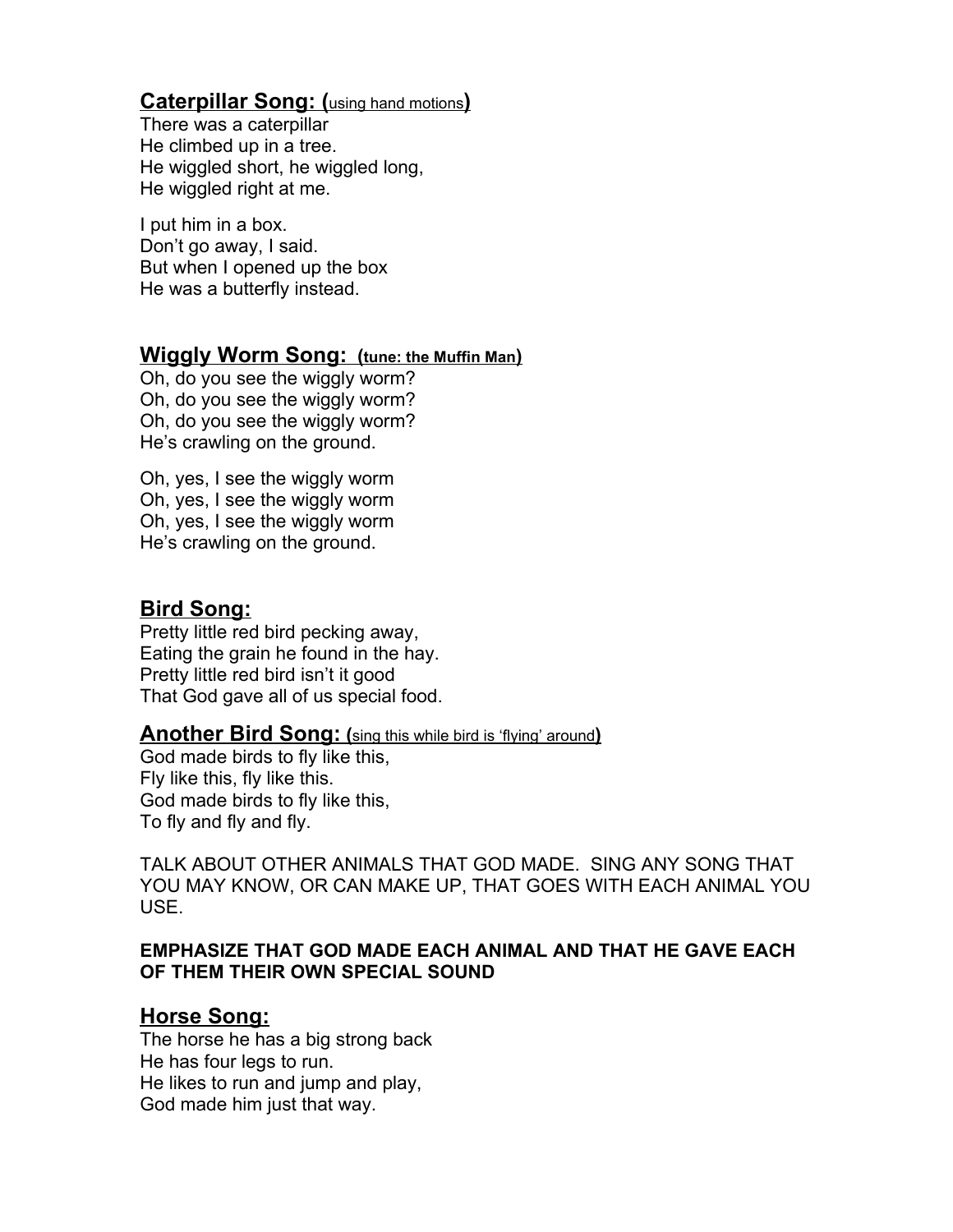# **Another Horse Song: (Tune – Mr. Ed)**

A horse is a horse, of course, of course And only God can make a horse To run and play and gallop and neigh And eat the hay all day.

# **Cow Song:**

A moo cow, a moo cow. A black and spotted moo cow. I hear the ringing of her bell, I see the swishing of her tail. I love her, I love her. Oh, Molly cow I love so well. Thank you for a full milk pail.

# **"Now it's time to learn about Baby Jesus."**

GET SOME BABIES OUT. GIVE ONE TO EACH CHILD AND ONE FOR YOU.

**SAY:** "Do you know that God loved us so much that He sent His son Jesus to us?"

WHILE CRADLING THE BABY ….

# **Baby Jesus Songs:**

# **1 st Baby Jesus Song:**

God loved us so very much That He sent his son to us. He came down as a tiny babe, Showing us God's way.

# **2 nd Baby Jesus Song:**

God chose Mary to be his mother To love and care for Him. God said to name the baby Jesus According to His plan.

#### **3 rd Baby Jesus Song:**

Thank you, God, for sending us little baby Jesus, Dearest in the world is He Little baby Jesus.

**SAY:** "Did you know that baby Jesus was just like you?" **"**Baby Jesus had….." (SING SONG AND SHOW EYES, NOSE, ETC.)